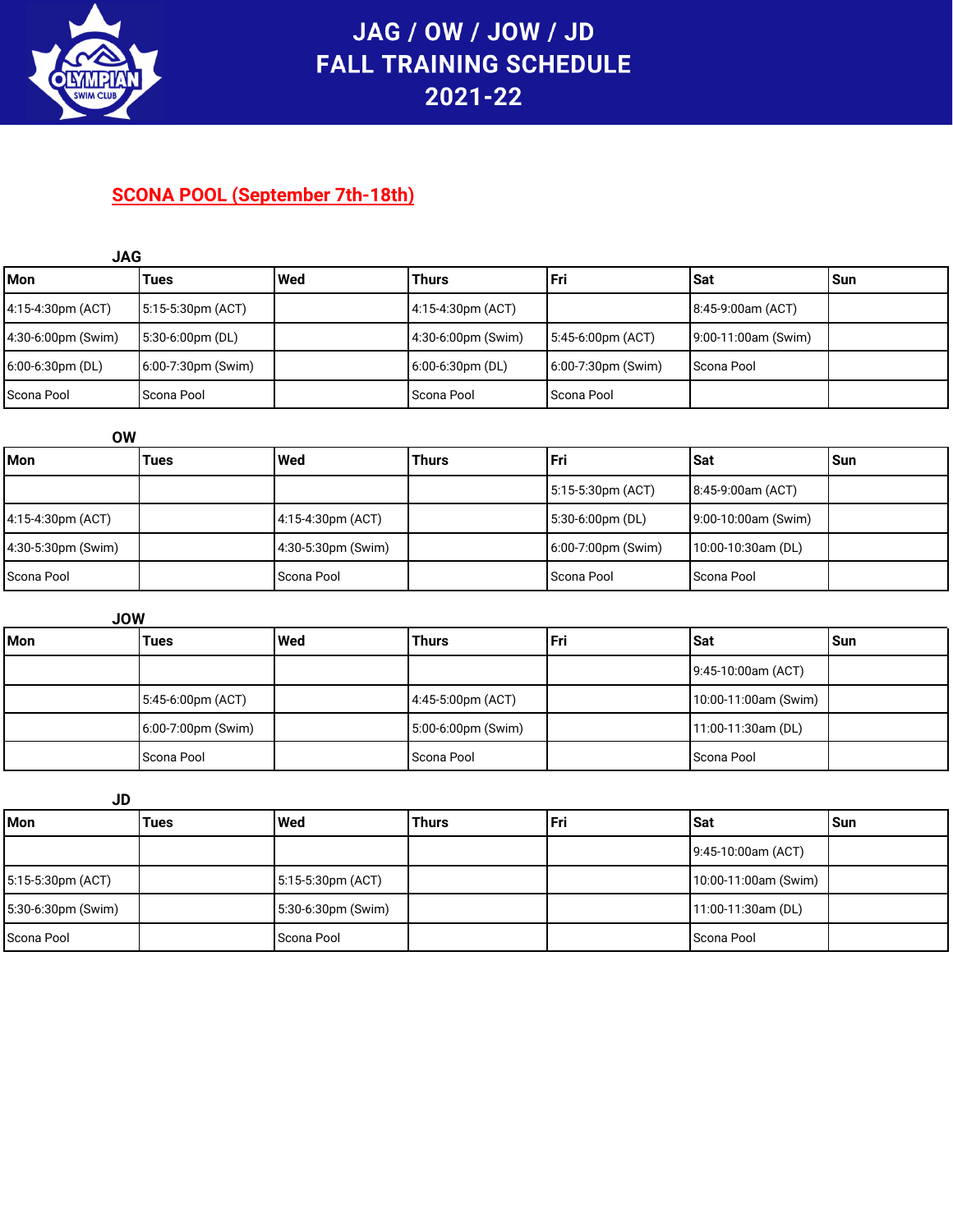## **Terwillegar POOL (September 7th-18th)**

| <b>JAG</b>          |                    |     |                    |                    |                     |       |
|---------------------|--------------------|-----|--------------------|--------------------|---------------------|-------|
| <b>Mon</b>          | Tues               | Wed | <b>Thurs</b>       | l Fri              | <b>Sat</b>          | l Sun |
| 4:15-4:30pm (ACT)   | 5:15-5:30pm (ACT)  |     | 4:15-4:30pm (ACT)  |                    | 8:45-9:00am (ACT)   |       |
| 4:30-6:00pm (Swim)  | 5:30-6:00pm (DL)   |     | 4:30-6:00pm (Swim) | 5:45-6:00pm (ACT)  | 9:00-11:00am (Swim) |       |
| $6:00-6:30$ pm (DL) | 6:00-7:30pm (Swim) |     | 6:00-6:30pm (DL)   | 6:00-7:30pm (Swim) | <b>Scona Pool</b>   |       |
| Scona Pool          | Scona Pool         |     | Scona Pool         | Scona Pool         |                     |       |

| ΟW                 |      |                      |              |                     |                     |       |
|--------------------|------|----------------------|--------------|---------------------|---------------------|-------|
| l Mon              | Tues | l Wed                | <b>Thurs</b> | Fri                 | <b>Sat</b>          | l Sun |
|                    |      |                      |              | $5:15-5:30pm (ACT)$ | 8:45-9:00am (ACT)   |       |
| 4:15-4:30pm (ACT)  |      | $4:15-4:30pm (ACT)$  |              | 5:30-6:00pm (DL)    | 9:00-10:00am (Swim) |       |
| 4:30-5:30pm (Swim) |      | $4:30-5:30pm$ (Swim) |              | 6:00-7:00pm (Swim)  | 10:00-10:30am (DL)  |       |
| Scona Pool         |      | l Scona Pool         |              | l Scona Pool        | Scona Pool          |       |

| <b>JOW1</b> |                       |       |                    |     |                      |     |
|-------------|-----------------------|-------|--------------------|-----|----------------------|-----|
| <b>Mon</b>  | Tues                  | l Wed | Thurs              | Fri | <b>Sat</b>           | Sun |
|             |                       |       |                    |     | 9:45-10:00am (ACT)   |     |
|             | 5:45-6:00pm (ACT)     |       | 4:45-5:00pm (ACT)  |     | 10:00-11:00am (Swim) |     |
|             | $6:00-7:00$ pm (Swim) |       | 5:00-6:00pm (Swim) |     | $11:00-11:30am(DL)$  |     |
|             | Scona Pool            |       | Scona Pool         |     | Scona Pool           |     |

**JOW 2**

| <b>Mon</b>         | Tues | l Wed                 | <b>Thurs</b> | Fri | l Sat                | l Sun |
|--------------------|------|-----------------------|--------------|-----|----------------------|-------|
|                    |      |                       |              |     | $9:45-10:00am (ACT)$ |       |
| 5:15-5:30pm (ACT)  |      | $ 5:15-5:30$ pm (ACT) |              |     | 10:00-11:00am (Swim) |       |
| 5:30-6:30pm (Swim) |      | $5:30-6:30pm$ (Swim)  |              |     | $11:00-11:30am(DL)$  |       |
| Scona Pool         |      | Scona Pool            |              |     | l Scona Pool         |       |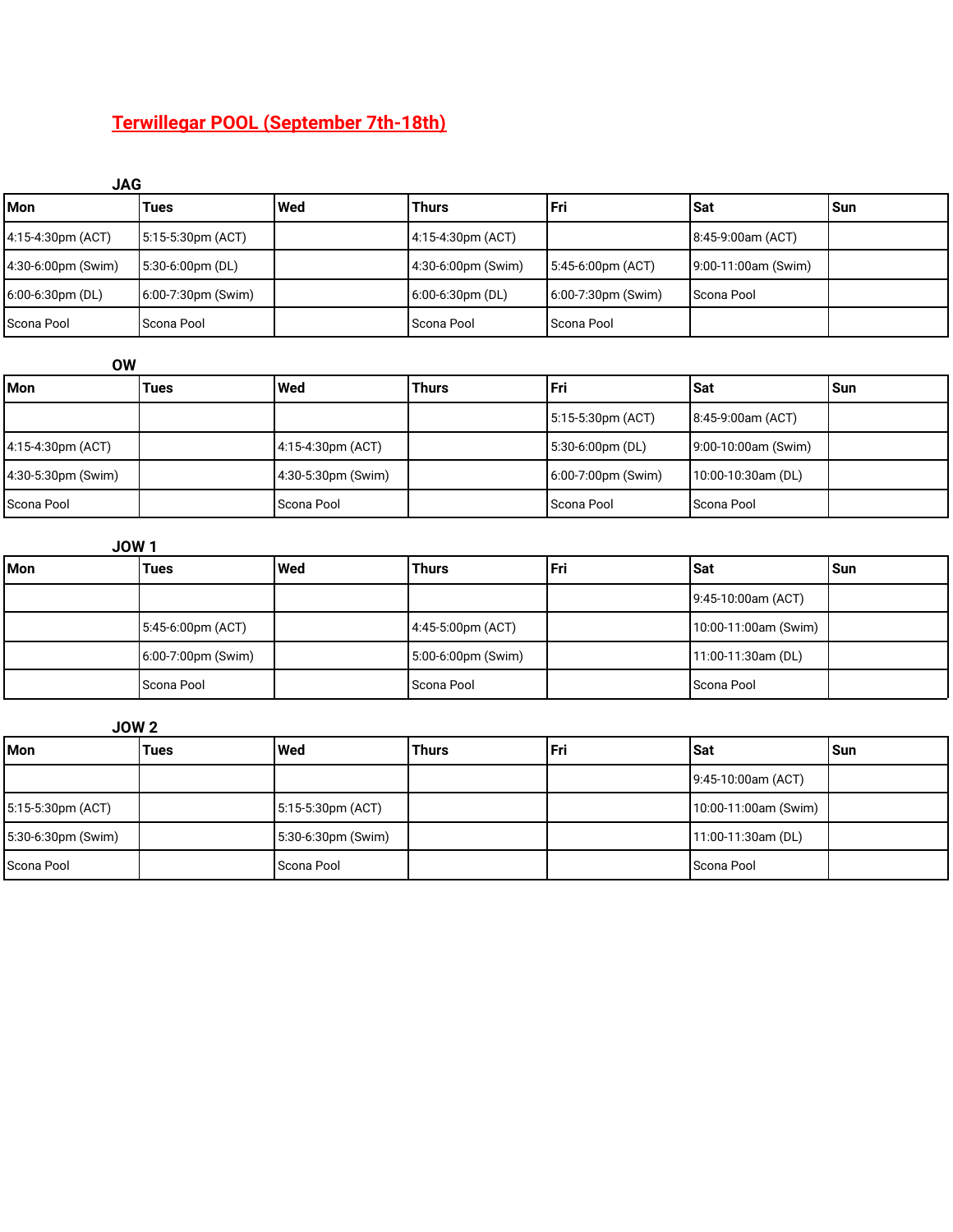#### **SCONA POOL (September 20th & Beyond)**

| <b>JAG</b>          |                    |     |                        |                      |                        |       |
|---------------------|--------------------|-----|------------------------|----------------------|------------------------|-------|
| <b>Mon</b>          | Tues               | Wed | <b>Thurs</b>           | Fri                  | <b>ISat</b>            | l Sun |
| 4:15-4:30pm (ACT)   | 5:15-5:30pm (ACT)  |     | $(4:15-4:30pm (ACT))$  |                      | $8:45-9:00am (ACT)$    |       |
| 4:30-6:00pm (Swim)  | 5:30-6:00pm (DL)   |     | $(4:30-6:00pm (Swim))$ | $15:45-6:00pm (ACT)$ | $(9:00-11:00am(Swim))$ |       |
| $6:00-6:30$ pm (DL) | 6:00-7:30pm (Swim) |     | $ 6:00-6:30$ pm (DL)   | 6:00-7:30pm (Swim)   | Scona Pool             |       |
| Scona Pool          | Scona Pool         |     | l Scona Pool           | Scona Pool           |                        |       |

| OW                 |                       |     |       |                       |                     |       |
|--------------------|-----------------------|-----|-------|-----------------------|---------------------|-------|
| <b>Mon</b>         | Tues                  | Wed | Thurs | Fri                   | l Sat               | l Sun |
|                    | $5:15-5:30pm (ACT)$   |     |       | 5:15-5:30pm (ACT)     | $8:45-9:00am (ACT)$ |       |
| 4:15-4:30pm (ACT)  | $5:30-6:00pm (DL)$    |     |       | 5:30-6:00pm (DL)      | 9:00-10:00am (Swim) |       |
| 4:30-5:30pm (Swim) | $6:00-7:00$ pm (Swim) |     |       | $6:00-7:00$ pm (Swim) | 10:00-10:30am (DL)  |       |
| <b>Scona Pool</b>  | Scona Pool            |     |       | l Scona Pool          | Scona Pool          |       |

| <b>JOW</b> |                     |       |                    |     |                      |       |
|------------|---------------------|-------|--------------------|-----|----------------------|-------|
| <b>Mon</b> | Tues                | l Wed | Thurs              | Fri | <b>Sat</b>           | l Sun |
|            |                     |       |                    |     | 9:45-10:00am (ACT)   |       |
|            | $5:45-6:00pm (ACT)$ |       | 4:45-5:00pm (ACT)  |     | 10:00-11:00am (Swim) |       |
|            | 6:00-7:00pm (Swim)  |       | 5:00-6:00pm (Swim) |     | 11:00-11:30am (DL)   |       |
|            | Scona Pool          |       | Scona Pool         |     | Scona Pool           |       |

**JD Mon Tues Wed Thurs Fri Sat Sun** 9:45-10:00am (ACT) 5:45-6:00pm (ACT) 4:45-5:00pm (ACT) 10:00-11:00am (Swim) 6:00-7:00pm (Swim) 5:00-6:00pm (Swim) 11:00-11:30am (DL) Scona Pool Scona Pool Scona Pool Scona Pool Scona Pool Scona Pool Scona Pool Scona Pool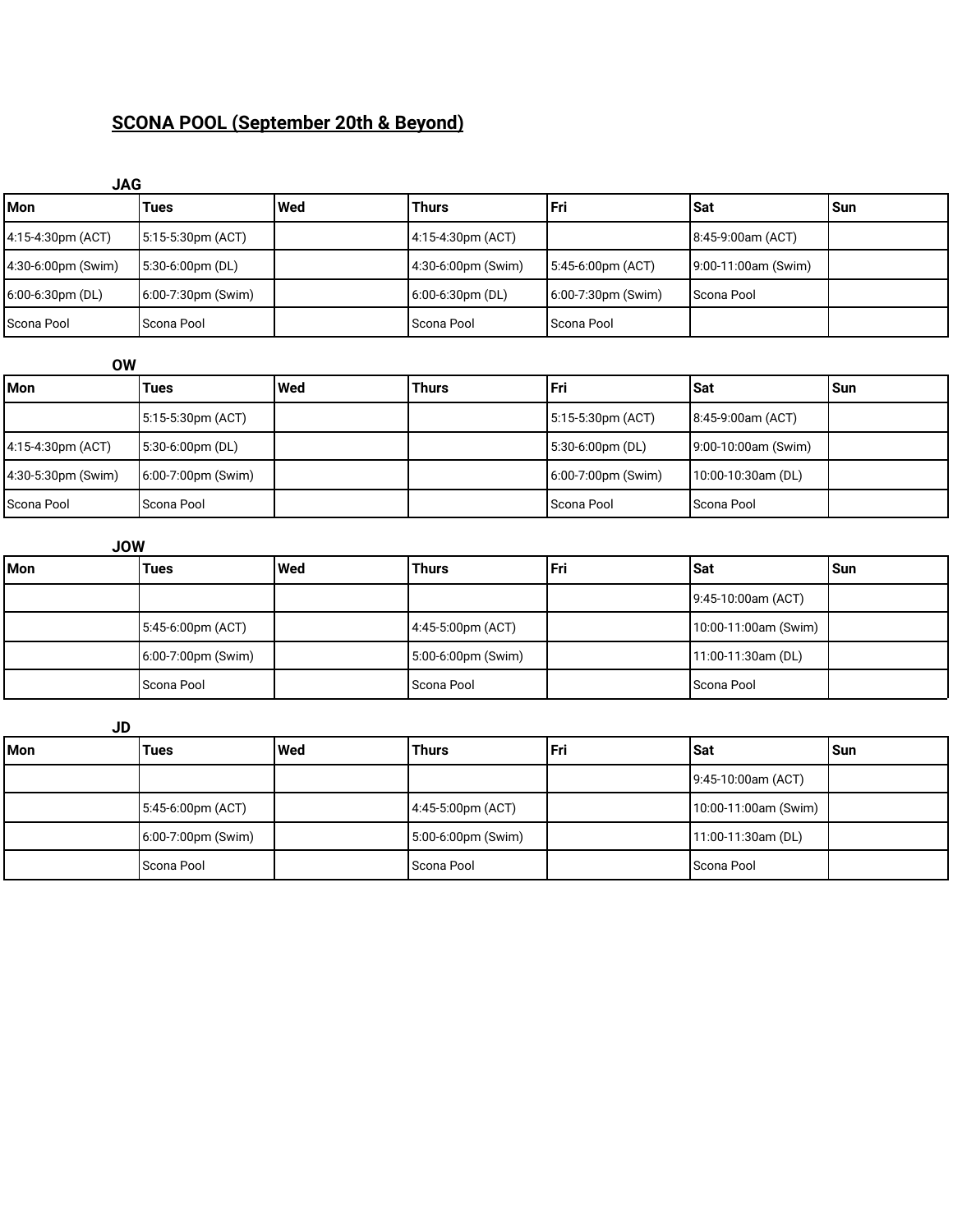### **TERWILLEGAR POOL (September 20th & Beyond)**

| <b>JAG</b>              |             |                    |                         |                         |                     |     |
|-------------------------|-------------|--------------------|-------------------------|-------------------------|---------------------|-----|
| Mon                     | <b>Tues</b> | <b>Wed</b>         | Thurs                   | l Fri                   | <b>ISat</b>         | Sun |
|                         |             |                    |                         | 4:45-5:00pm (ACT)       | 8:45-9:00am (ACT)   |     |
| 4:45-5:00pm (ACT)       |             | 4:45-5:00pm (ACT)  | 4:45-5:00pm (ACT)       | 5:00-6:00pm (Swim)      | 9:00-11:00am (Swim) |     |
| 5:00-5:30pm (DL)        |             | 5:00-5:30pm (DL)   | 5:00-5:30pm (DL)        | 5:45-6:00pm (ACT)       | Kinsmen DSM         |     |
| 5:30-7:00pm (Swim)      |             | 5:30-7:00pm (Swim) | 6:00-7:30pm (Swim)      | 6:00-7:00pm (Swim)      |                     |     |
| <b>Terwillegar Pool</b> |             | Terwillegar Pool   | <b>Terwillegar Pool</b> | <b>Terwillegar Pool</b> |                     |     |

| <b>OW</b>               |      |                         |       |                         |                         |       |
|-------------------------|------|-------------------------|-------|-------------------------|-------------------------|-------|
| <b>Mon</b>              | Tues | Wed                     | Thurs | l Fri                   | l Sat                   | l Sun |
|                         |      | $3:45-4:00pm (ACT)$     |       |                         | 8:15-8:30am (Arrival)   |       |
| 3:45-4:00pm (ACT)       |      | $(4:00-5:00pm$ (Swim)   |       | 3:45-4:00pm (ACT)       | $ 8:30-9:00$ am (DL)    |       |
| 4:00-5:00pm (Swim)      |      | 5:00-5:30pm (DL)        |       | 4:00-5:00pm (Swim)      | $(9:00-10:00$ pm (Swim) |       |
| <b>Terwillegar Pool</b> |      | <b>Terwillegar Pool</b> |       | <b>Terwillegar Pool</b> | Kinsmen                 |       |

| <b>JOW</b> |                         |       |                         |       |                      |       |
|------------|-------------------------|-------|-------------------------|-------|----------------------|-------|
| <b>Mon</b> | <b>Tues</b>             | l Wed | <b>Thurs</b>            | l Fri | <b>Sat</b>           | l Sun |
|            |                         |       |                         |       | $9:45-10:00am (ACT)$ |       |
|            | $4:15-4:30pm (ACT)$     |       | $4:15-4:30pm (ACT)$     |       | 10:00-11:00am (Swim) |       |
|            | $4:30-5:30pm$ (Swim)    |       | 4:30-5:30pm (Swim)      |       | $11:00-11:30am(DL)$  |       |
|            | <b>Terwillegar Pool</b> |       | <b>Terwillegar Pool</b> |       | Kinsmen              |       |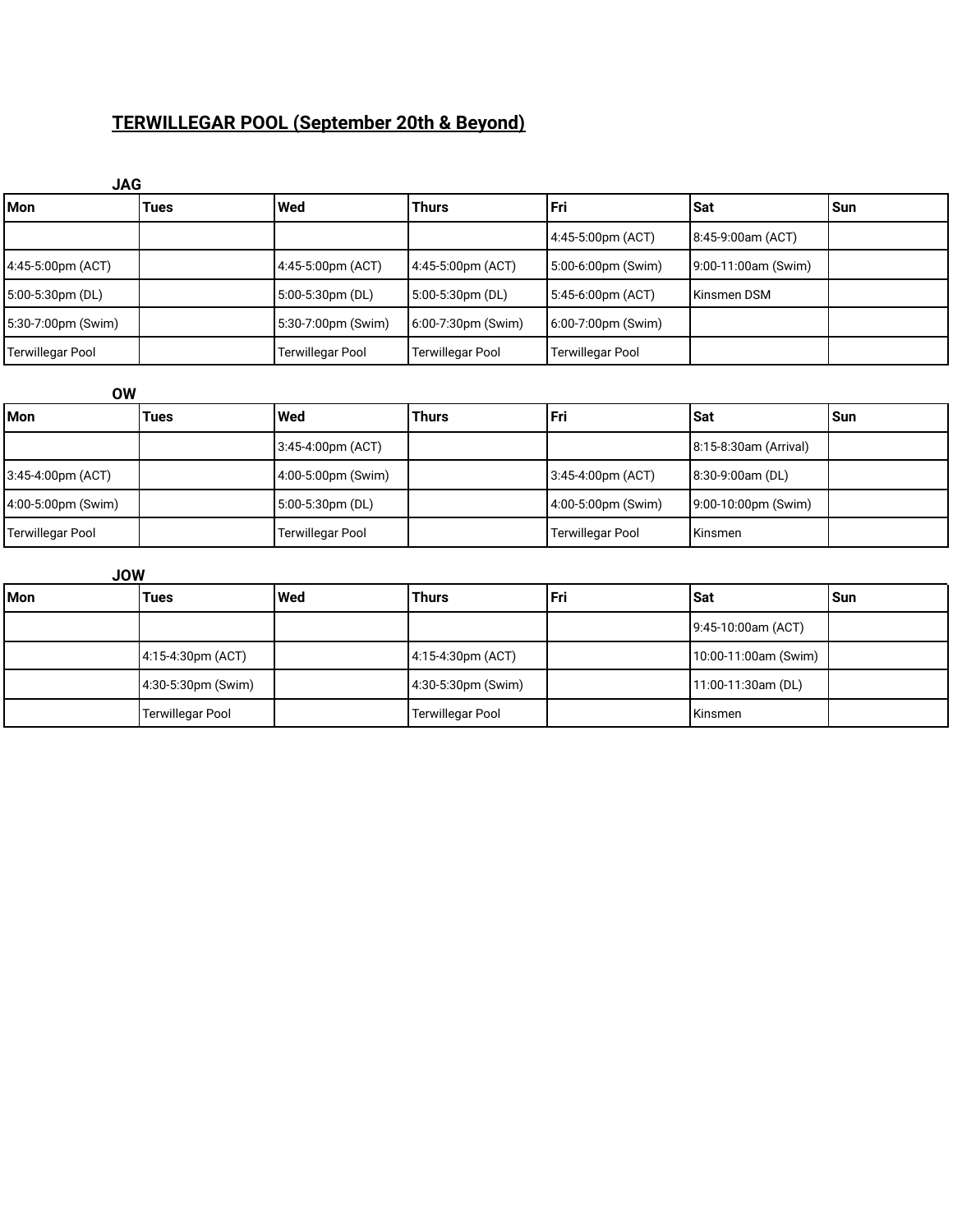#### **FOUNTAIN PARK POOL**

| <b>JAG</b>         |                      |     |                      |                      |                      |       |
|--------------------|----------------------|-----|----------------------|----------------------|----------------------|-------|
| Mon                | Tues                 | Wed | <b>Thurs</b>         | Fri                  | l Sat                | l Sun |
| 3:45-4:00pm (ACT)  | 3:45-4:00pm (ACT)    |     | 3:45-4:00pm (ACT)    |                      | 9:45-10:00am (ACT)   |       |
| 4:00-5:30pm (Swim) | 4:00-5:30pm (Swim)   |     | 4:00-5:30pm (Swim)   | 3:45-4:00pm (ACT)    | 10:00-12:00pm (Swim) |       |
| 5:30-6:00pm (DL)   | 5:30-6:00pm (DL)     |     | 5:30-6:00pm (DL)     | 4:00-5:30pm (Swim)   | l Fountain Park Pool |       |
| Fountain Park Pool | l Fountain Park Pool |     | l Fountain Park Pool | l Fountain Park Pool |                      |       |

| <b>OW1</b>           |      |                           |              |                      |                           |     |
|----------------------|------|---------------------------|--------------|----------------------|---------------------------|-----|
| l Mon                | Tues | l Wed                     | <b>Thurs</b> | l Fri                | Sat                       | Sun |
| 4:15-4:30pm (ACT)    |      | $4:15-4:30pm (ACT)$       |              |                      | 9:45-10:00am (ACT)        |     |
| 4:30-5:30pm (Swim)   |      | $4:30-5:30pm$ (Swim)      |              | $4:15-4:30pm (ACT)$  | 10:00-11:00am (Swim)      |     |
| 5:30-6:00pm (DL)     |      | 5:30-6:00pm (DL)          |              | 4:30-5:30pm (Swim)   | <b>Fountain Park Pool</b> |     |
| l Fountain Park Pool |      | <b>Fountain Park Pool</b> |              | l Fountain Park Pool |                           |     |

| <b>OW 2</b>        |      |                           |              |                     |                           |       |
|--------------------|------|---------------------------|--------------|---------------------|---------------------------|-------|
| <b>Mon</b>         | Tues | l Wed                     | <b>Thurs</b> | Fri                 | ∣Sat                      | l Sun |
| 5:15-5:30pm (ACT)  |      | $5:15-5:30pm (ACT)$       |              |                     | 9:45-10:00am (ACT)        |       |
| 5:30-6:00pm (DL)   |      | 5:30-6:00pm (DL)          |              | $5:15-5:30pm (ACT)$ | 10:00-11:00am (Swim)      |       |
| 6:00-7:00pm (Swim) |      | $6:00-7:00$ pm (Swim)     |              | 5:30-6:30pm (Swim)  | <b>Fountain Park Pool</b> |       |
| Fountain Park Pool |      | <b>Fountain Park Pool</b> |              | Fountain Park Pool  |                           |       |

| <b>JOW</b> |                               |     |                       |       |                         |       |
|------------|-------------------------------|-----|-----------------------|-------|-------------------------|-------|
| <b>Mon</b> | Tues                          | Wed | <b>Thurs</b>          | l Fri | <b>ISat</b>             | l Sun |
|            |                               |     |                       |       | $10:15-10:30am (ACT)$   |       |
|            | $3:45-4:00pm (ACT)$           |     | $3:45-4:00pm (ACT)$   |       | 10:30-11:00am (DL)      |       |
|            | $(4:00-5:00 \text{pm}$ (Swim) |     | $(4:00-5:00pm$ (Swim) |       | $11:00-12:00$ pm (Swim) |       |
|            | <b>Fountain Park Pool</b>     |     | l Fountain Park Pool  |       | Fountain Park Pool      |       |

| <b>JD</b> |                      |       |                    |       |                      |     |
|-----------|----------------------|-------|--------------------|-------|----------------------|-----|
| l Mon     | <b>Tues</b>          | l Wed | <b>Thurs</b>       | l Fri | <b>ISat</b>          | Sun |
|           |                      |       |                    |       | 10:15-10:30am (ACT)  |     |
|           | 4:45-5:00pm (ACT)    |       | 4:45-5:00pm (ACT)  |       | 10:30-11:00am (DL)   |     |
|           | 5:00-6:00pm (Swim)   |       | 5:00-6:00pm (Swim) |       | 11:00-12:00pm (Swim) |     |
|           | l Fountain Park Pool |       | Fountain Park Pool |       | Fountain Park Pool   |     |